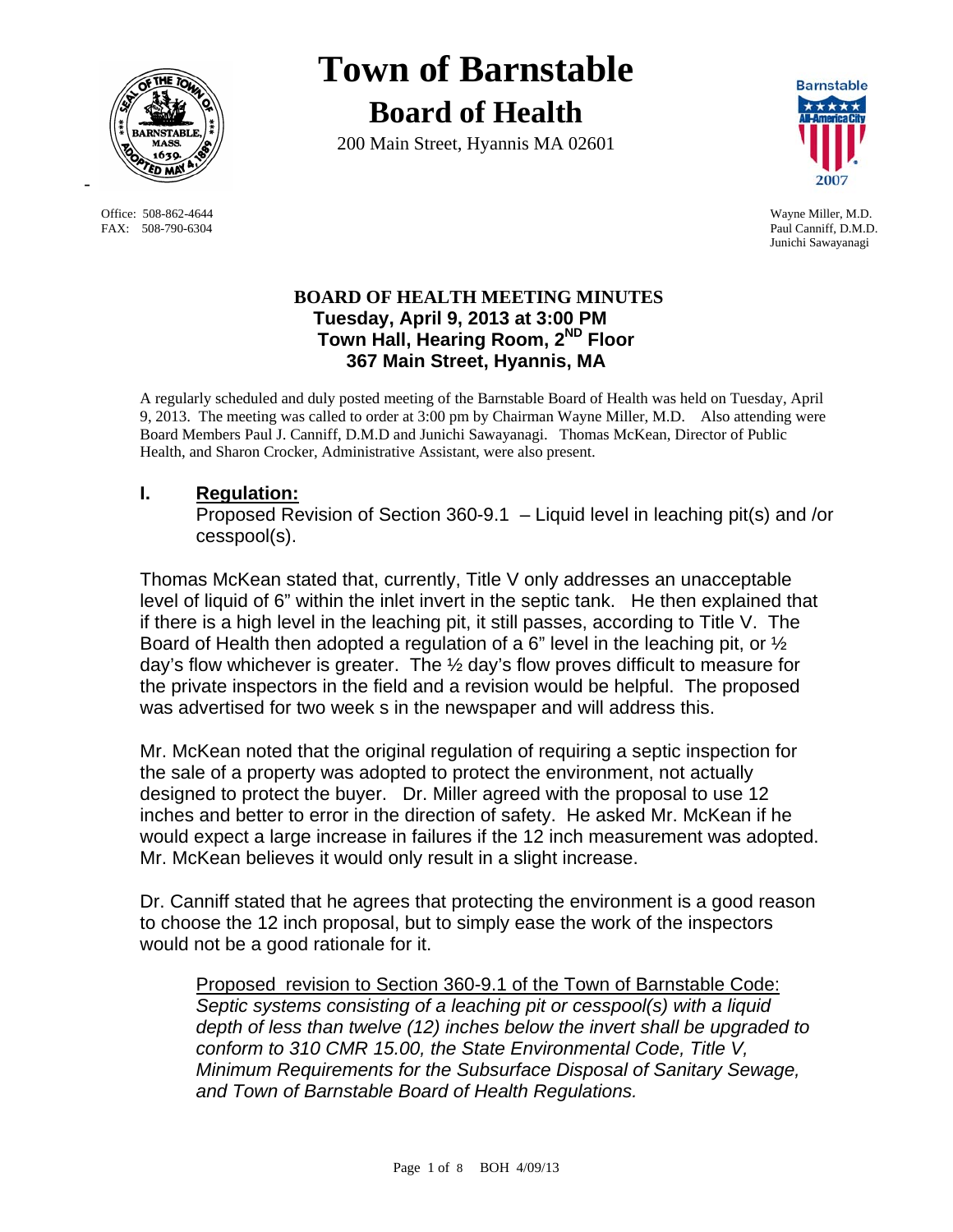Upon a motion made by Mr. Sawayanagi, seconded by Dr. Canniff, the Board voted to adopt the proposed revision above. (Unanimously, voted in favor.)

# **II. Variance – Septic (Cont.):**

A. Matthew Eddy, Baxter Nye Engineering, representing Joyce Angelo, owner – 280 Long Beach Rd, Centerville, Map/Parcel 185-026, 7,038 square feet parcel, new construction, requesting multiple variances (continued from March 2013).

Matthew Eddy was present and stated that all questions the inspectors had have been answered by Matt.

Mr. McKean mentioned the property constraints it is not 75 feet away from the wetlands. However, it is 6l.9 feet away from the wetlands so it is in full compliance to Title V.

Upon a motion duly made by Dr. Miller, seconded by Mr. Sawayanagi, the Board voted to grant the proposed variances on the plan dated 8/30/12, revised 3/05/13 with the following conditions: 1) record a one bedroom deed restriction at the Barnstable County Registry of Deeds, 2) furnish the Barnstable Public Health Division an official copy of the deed restriction, 3) full adherence to the provisions mandated by the renewal of certification for General Use for Advantex AX20 and AX100 issued by the MA Department of Environmental Protection (DEP) dated August 30, 2012, 4) upon transfer of the property, it is the responsibility of the homeowner to inform any purchaser of the property of the costs and maintenance operations of the Advantex system. (Variance Granted – Vote: Two in Favor, One opposed – Dr. Canniff.)

B. Arlene Wilson representing Robin and Marcia Brown, Trustees – 250 Smoke Valley Road, Osterville, Map/Parcel 097-002, 5.8 acre parcel, multiple variances, house addition, (continued from March 2013).

Arlene Wilson was present.

Dr. Miller said his discussion with Brian Dudley, DEP, resulted with an emphatic and unquestionable answer that the setback from the top of a coastal bank extends in both directions, not just landward; and, it is considered an environmental variance.

Arlene said she will withdraw her current plans and file a new request with a revised plan. She will also obtain a letter from the owner(s) acknowledging the current septic permit # 2012-323 issued is withdrawn and will not be acted upon. (The current permit is suspended due to some discrepancies in the plan.)

Arlene also pointed out on Exhibit#1 – that the scale needs to be revised.

Dr. Miller said to Arlene Wilson that she should expect to receive notification from the Board on a hearing for the original permit. To avoid the hearing, the owners may sign a letter stating that they are aware there was a problem with the first application and the permit was given without the proper review and that the owners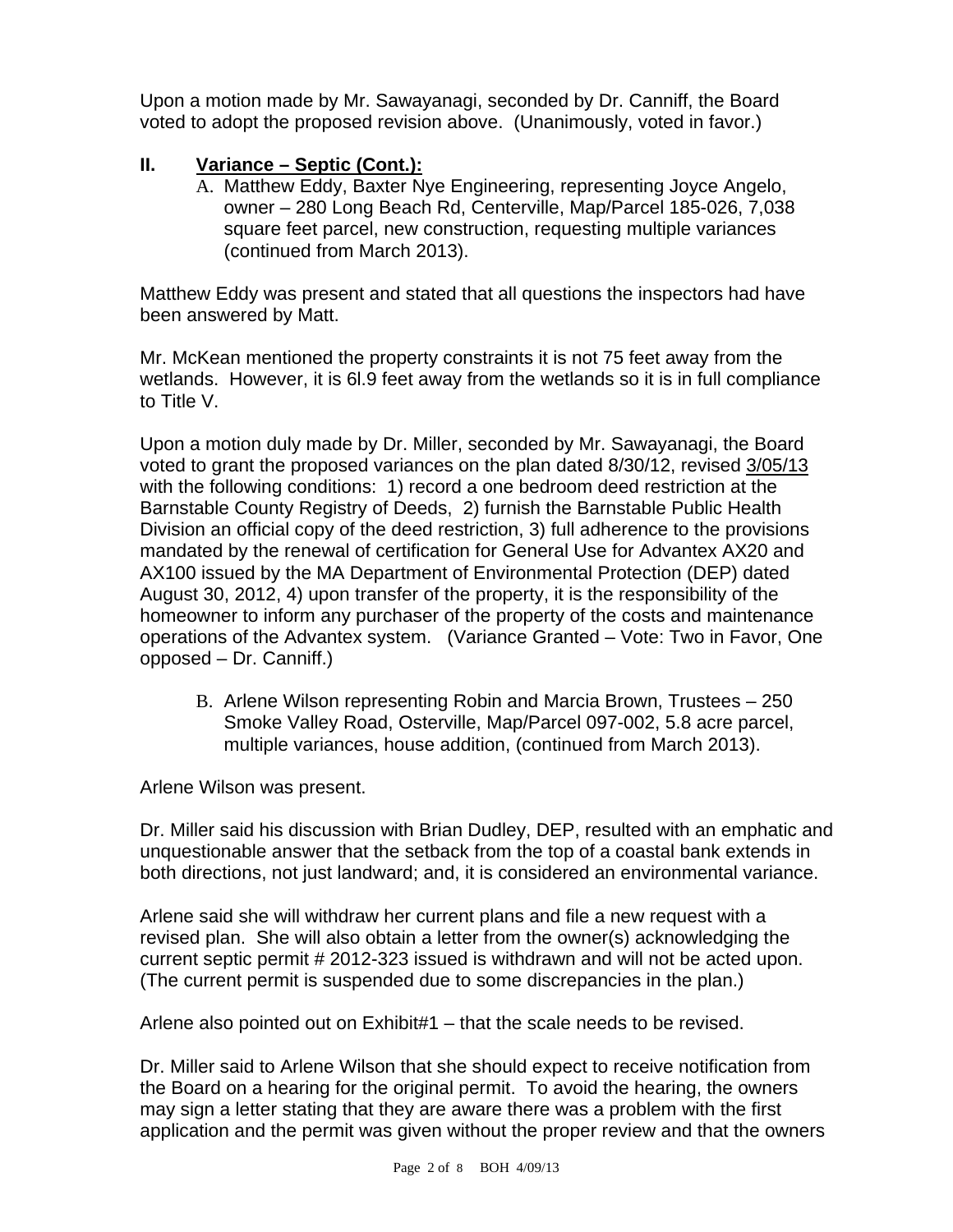agree to the permit being revoked. If this is received, then revoking the permit can be done without the hearing. Arlene Wilson said that would not be a problem and she'll have the owners send a letter.

# **III. Septic Variance – New:**

A. Michael Borselli, Falmouth Engineering, representing Cynthia Parrella, owner – 194 Bay Lane, Centerville, Map/ Parcel 186-075, 20,250 square foot parcel, multiple variances, house renovation and repair.

Michael Borselli was present. He stated the current leaching system has the very bottom of the system in groundwater. The new leaching system will provide the required setback from ground water which will be a great improvement.

Mr. McKean mentioned that there is no increase in flow for the proposed plan – as such, the staff found the system to meet the maximum feasible plan. If there was an increase in flow, the staff will have suggested an Innovative Alternative (I/A system). (Exhibit #2 Septic plan dated March 20, 2013).

Upon a motion duly made by Mr. Sawayanagi, seconded by Dr. Canniff, the Board voted to approve the variances listed on the septic system plan dated March 20, 2013, with the following conditions: 1) record a three bedroom deed restriction at the Barnstable County Registry of Deeds and 2) provide the Public Health Division with an official copy of the deed restriction, and 3) make the dimensions of the leaching field easier to read (10' x 36', with 11  $\frac{1}{2}$ " of side wall built into the system because a standard flow diffuser is used. (Unanimously, voted in favor.)

## **IV. Food Variance (New):**

A. Ted Schilling, Esq., representing James Surprenant, owner, Crisp Flatbread, 791 Main St, Osterville, variance from Title V for additional seating (310 CMR 15.203 / 15.204).

Attorney Theodore Schilling and James Surprenant, owner, were present. They discussed the history of the restaurant and that previous food establishments located there were using 14 seats outside during the summer.

Atty. Schilling said they are asking for the slight increase of 14 seats during the months of May-Sep. He checked with the prior owner and the COMM Water Department and the water usage has been very low. For the last three years, the water usage was as follows: in 2012 - 113K gallons, in 2011 - 143K gallons, and in 2010 - 79K gallons. The business would also be willing to pump the tank four times a year or, whatever the Board would request.

Dr. Miller pointed out that there was one permit which had permitted 14 seats outside and 21 inside, still totaling 35 seats. Normally, the permits stated 35 seats (or less).

The Board informed the applicant that they have seen people present their cases to MA DEP with low water usage and DEP did approve before. The State sets the allowable flow.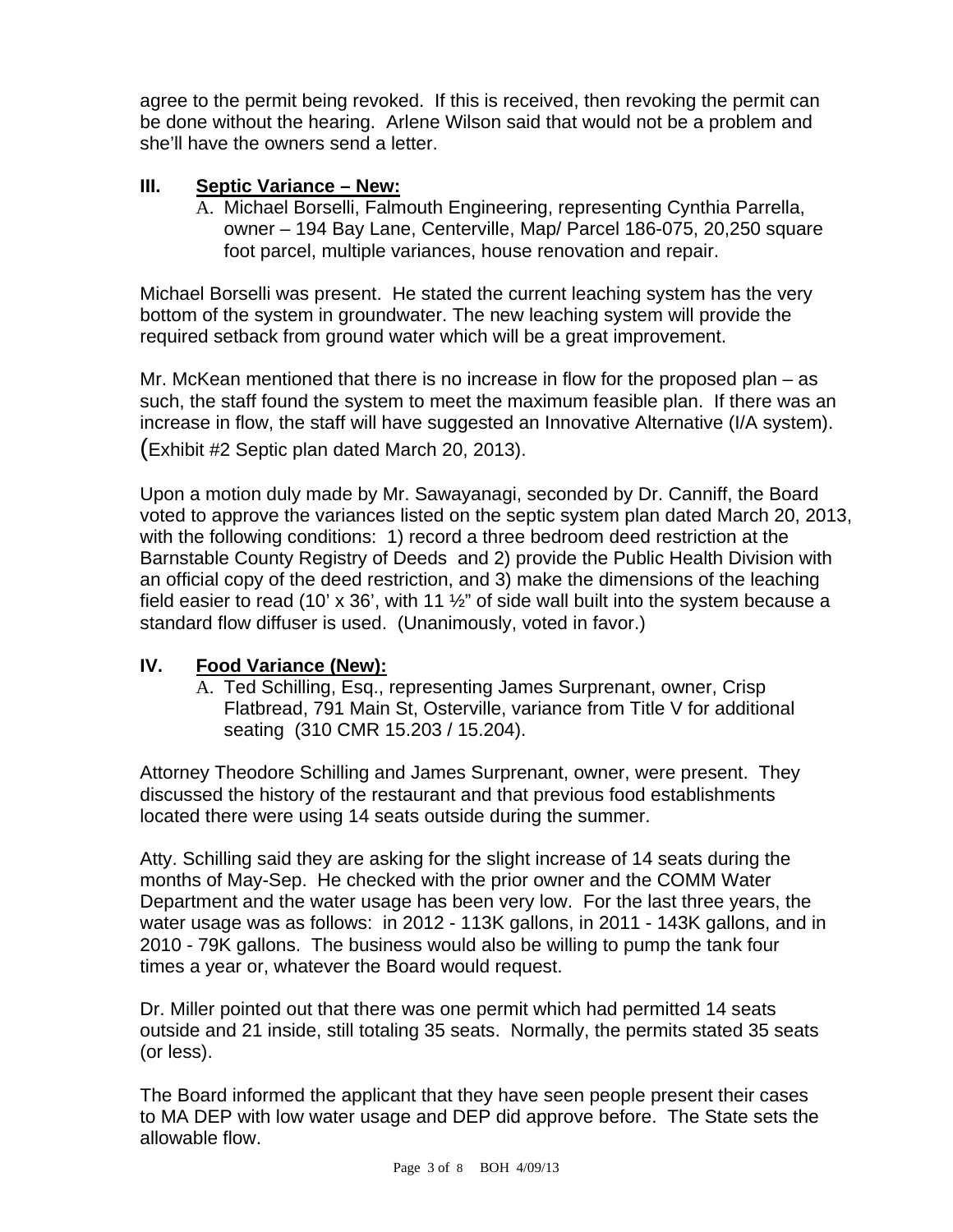Dr. Miller suggested they either decide to continue this item and apply to DEP, which may take 30-60 days or more to make a judgment.

David Columbo, owner, Black Cat Harbor Shack, suggested that the Board and applicant may consider that until the DEP makes a decision, perhaps the Board will grant the understood allowance of 35 seats but that there would be 46 seats on site with the understanding that only 35 seats may be used at a time. This way, the establishment would be able to seat people outside when the weather permits.

Dr. Miller thanked him for the suggestion but said that it would be too difficult to enforce. It would not make a difference to him if they moved seats from inside to out so that there were still only 35 seats set up.

Attorney Schilling said they have to go back to the Liquor Board because they only approved inside seating. Attorney Schilling said they would like to continue the item.

Upon a motion duly made by Dr. Miller, seconded by Dr. Canniff, the Board approved a continuance to the May  $14<sup>th</sup>$  meeting. (Unanimously, voted in favor.)

B. David Columbo, owner, Black Cat Harbor Shack, 159 Ocean Street, Hyannis, review of pilot program and approval as an ongoing business.

David Columbo was present to review the pilot program of the outdoor raw bar.

Mr. McKean said the Health Inspector, Marybeth McKenzie, wrote a summary report which stated everything was always being handled correctly. Marybeth mentioned in her report that the establishment and the Board may want to divide the permit into two different permits because if there is any problem which may come up in the future, may not want to close down the full establishment.

Mr. McKean stated that they are not obligated to close down the whole establishment, only the area which is having a problem. Mr. McKean said if there is a problem at an establishment, the Health Division would try to work with the establishment. Similar to having a restaurant discard certain foods which may not be at the proper temperature, but still be able to operate the other foods.

Mr. Columbo mentioned that there is no inside seating at the establishment. There is a kitchen which prepares cooked food, food is served in the front patio and in the back. There is the raw bar only in the back.

The Board said as long as Mr. McKean feels comfortable to keep it all as one permit would be fine with the Board. Mr. McKean said he is comfortable with this.

Upon a motion duly made by Dr. Canniff, seconded by Mr. Sawayanagi, the Board voted to grant the continuation of the raw bar with the regular routine inspections with the following conditions: if any problem occurs in the future which is not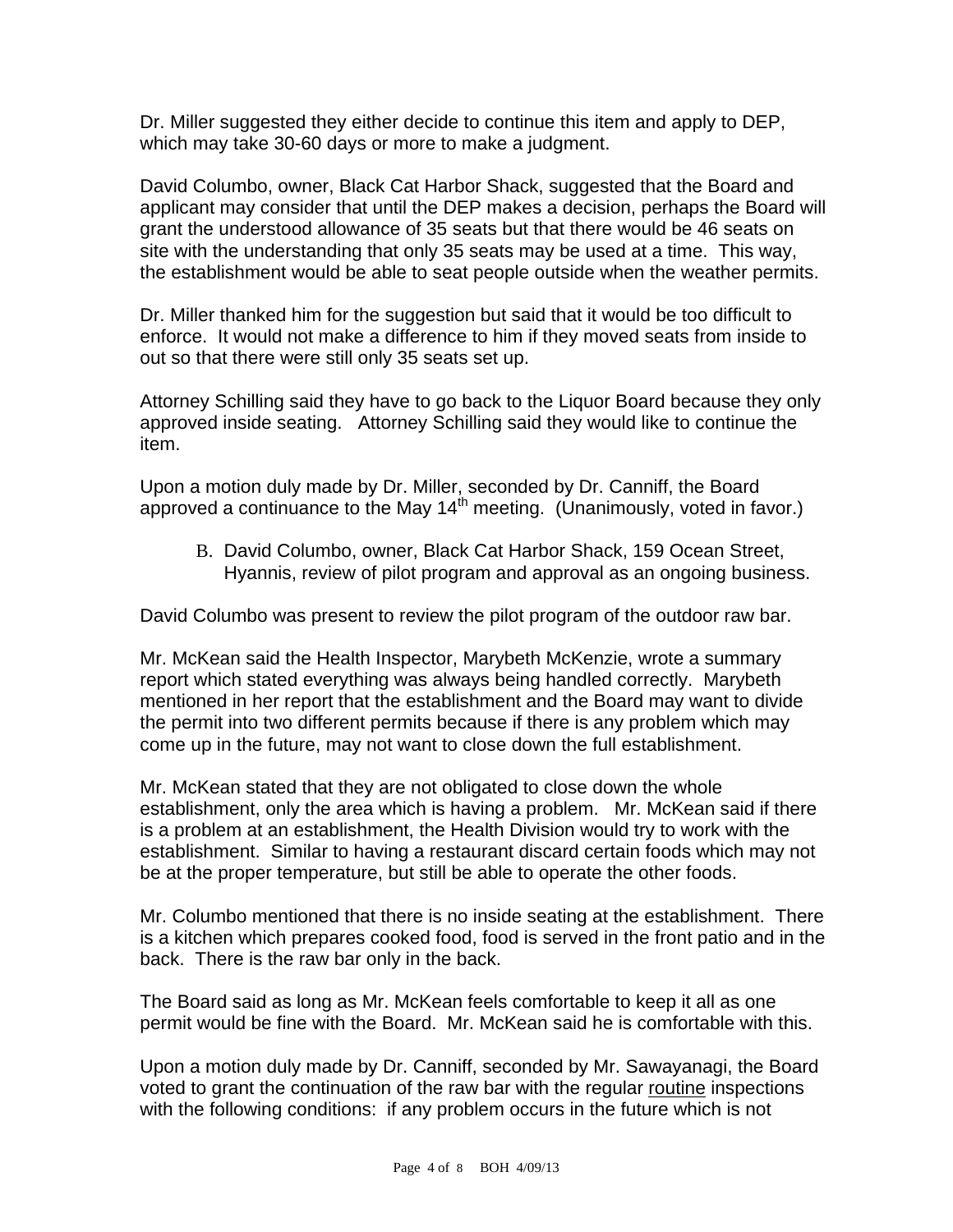immediately rectified, then the raw bar privilege would be revoked by the Health Division. (Unanimously, voted in favor.)

Mr. McKean mentioned that if any other establishment is interested in this, they too will have all the same process and equipment, and one year probation to go through a pilot program period and review.

C. David Shulman, Jera Cape Cod, LLC, new owner, Auntie Anne's Pretzels, Cape Cod Mall, 793 Iyannough Rd, Hyannis, two variances: 322-3 grease trap variance and 322-4 toilet facility variance.

David Shulman was present.

Mr. McKean said this is a change of ownership, same menu and same processing. He spoke with the plumbing inspector and town engineer. All were in agreement to support the grease trap variance as the property is on town sewer.

Upon a motion duly made by Mr. Sawayanagi, seconded by Dr. Canniff, the Board voted to grant the variances. (Unanimously, voted in favor.)

### **V. Old / New Business:**

A. Approval of the Minutes March 12, 2013.

Minutes are not available at this time.

B. Mobile Food Unit – Proposed policy to include boats.

Mr. McKean spoke on the policy. The goal is to include boats in Health's guidelines and procedures. They did advertise the proposed policy. Legal mentioned this was not necessary.

The proposed policy is (Exhibit#3):

March 2012, Revised Feb. 14, 2013

#### **Public and Environmental Health Program Policies, Procedures, and Guidelines**

**Mobile Food Units, Including Boats, Self-Propelled Units and Trailers No. 2013-02**

#### **Equipment**

The mobile food unit operator shall strictly comply with Section B paragraphs 1 through 14, contained within the State Sanitary Code, 105 CMR 590.009. In addition, the mobile food unit shall be equipped with the following:

- a. Mobile food operations shall be fully enclosed, with smooth easily cleanable floors \*, walls, and ceilings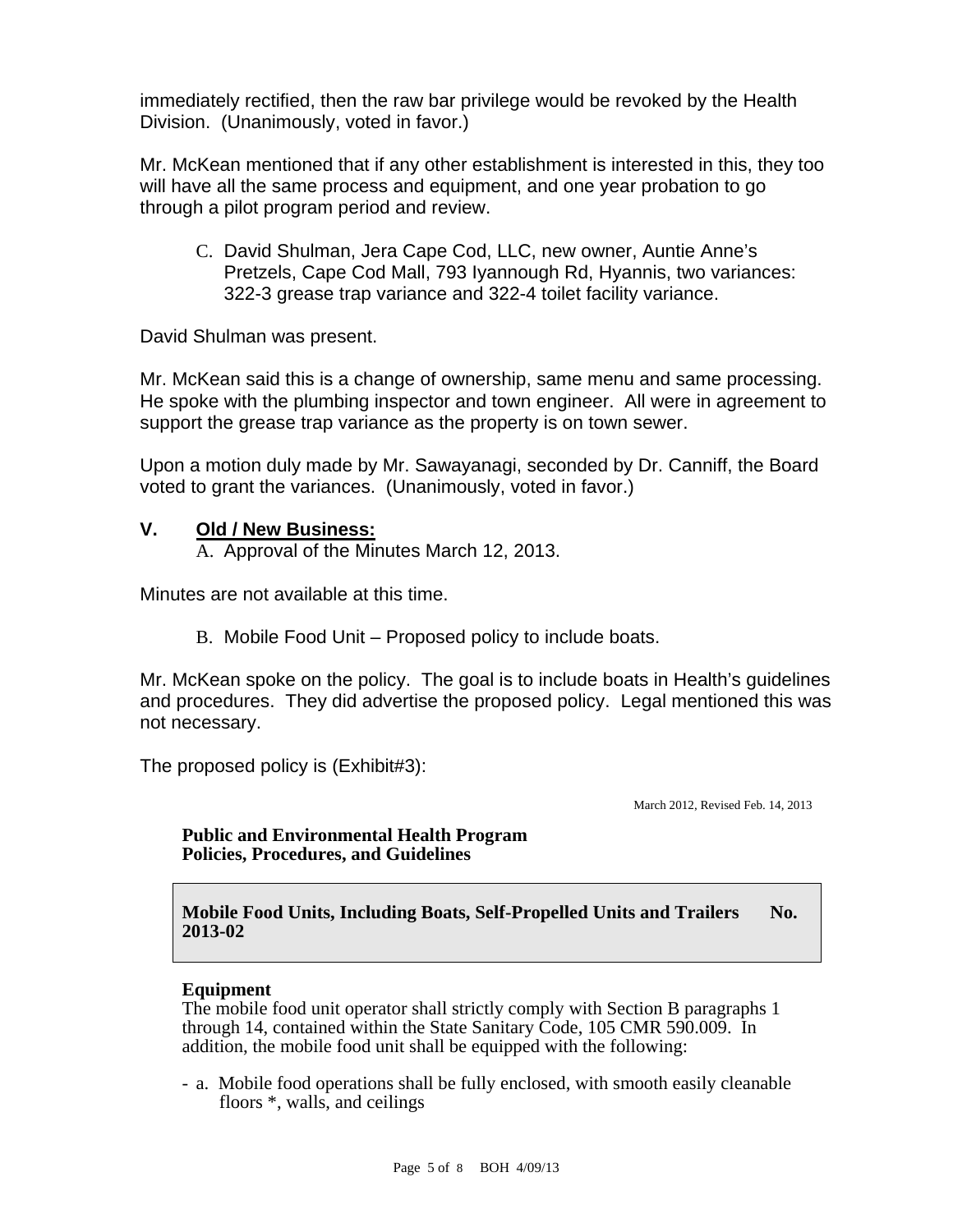- b. All mobile food operations selling or distributing ready-to-eat PHF's shall be equipped with mechanical refrigeration that can maintain PHF's at or below 41 degrees F.<br>- c. A convenient hand-washing sink (hot and cold running water under pressure,
- dispenser soap, paper towels) must be available inside the mobile food unit for
- employee handwashing whenever handling unpackaged foods.\*<br>- d. A double bay or triple bay sink shall be provided for cleaning and sanitizing utensils \* - e. The door(s) shall remain closed during food service operations. Serving
- windows shall be equipped with electronic air curtains and/or with screens which are automatically or mechanically self-closing; or if mechanical airconditioning is provided, all serving windows must be closed and equipped with automatic or mechanical self-closing devices.\*\*

\* The requirements to provide easily cleanable flooring in section "a" as well as items "c", "d," and "e" do not apply to the sale of pre-packaged food items (i.e. the sale of packaged ice-cream bars).

\*\* The requirement to provide air curtains and mechanically closing screen windows and doors may not be required on boats if it is demonstrated that all foods will be kept covered during food preparation and storage (e.g. below deck with the galley door closed).

**Time Restriction**<br>The operator of a mobile food unit shall not remain parked at any particular location (parcel) selling and distributing foods for an extended period of time. The maximum allowable time period for selling and distributing foods from a mobile food unit at any particular location (parcel) shall not exceed four hours. The Board of Health may vary this restriction for special events and celebrations such as carnivals for which a temporary food permit is issued; and/or for contracted services provided at town-owned properties (i.e. public beaches). \*\*

\*\* See BOH Parameters to Allow a Mobile Food Unit to Remain at a Fixed Location for More Than Four (4) Hours, dated June 18, 2012.

#### **Fixed Licensed Food Establishment or Food Processing Plant**

Mobile food operations shall operate from a fixed, licensed food establishment or food processing plant and shall report at least daily to such locations for all food, water and supplies and for all cleaning and service operations. Only commercial facilities shall qualify as fixed food establishments or food processing plants. Private homes and residential kitchens shall not be utilized for this purpose. Ships and large vessels may be exempt from this requirement only if it is demonstrated that the mobile food operation is of sufficient size to store and prepare all of the foods proposed on the menu, as well as provide all of the required equipment in full compliance with the State Sanitary Code, 105 CMR 5900.00 and local health regulations.

#### **Certification**

The mobile food unit operator shall be certified in safe food handling practices (Serv-Safe or equivalent) and shall be food allergen awareness certified.

#### **Exemptions: Ships and Vessels Inspected By Other Jurisdictions**

Ships and vessels inspected and licensed by another governmental State or Federal jurisdiction for the purposes of ensuring and verifying proper food handling, safety and sanitation (e.g. United States Public Health Service) shall be exempt from this policy, if copies of the mobile food establishment inspection reports are available immediately upon the request of a health inspector. The State Sanitary Code, 105 CMR  $590.010(C)$  authorizes the Board of Health to accept inspection reports from that jurisdiction and to conduct joint inspections.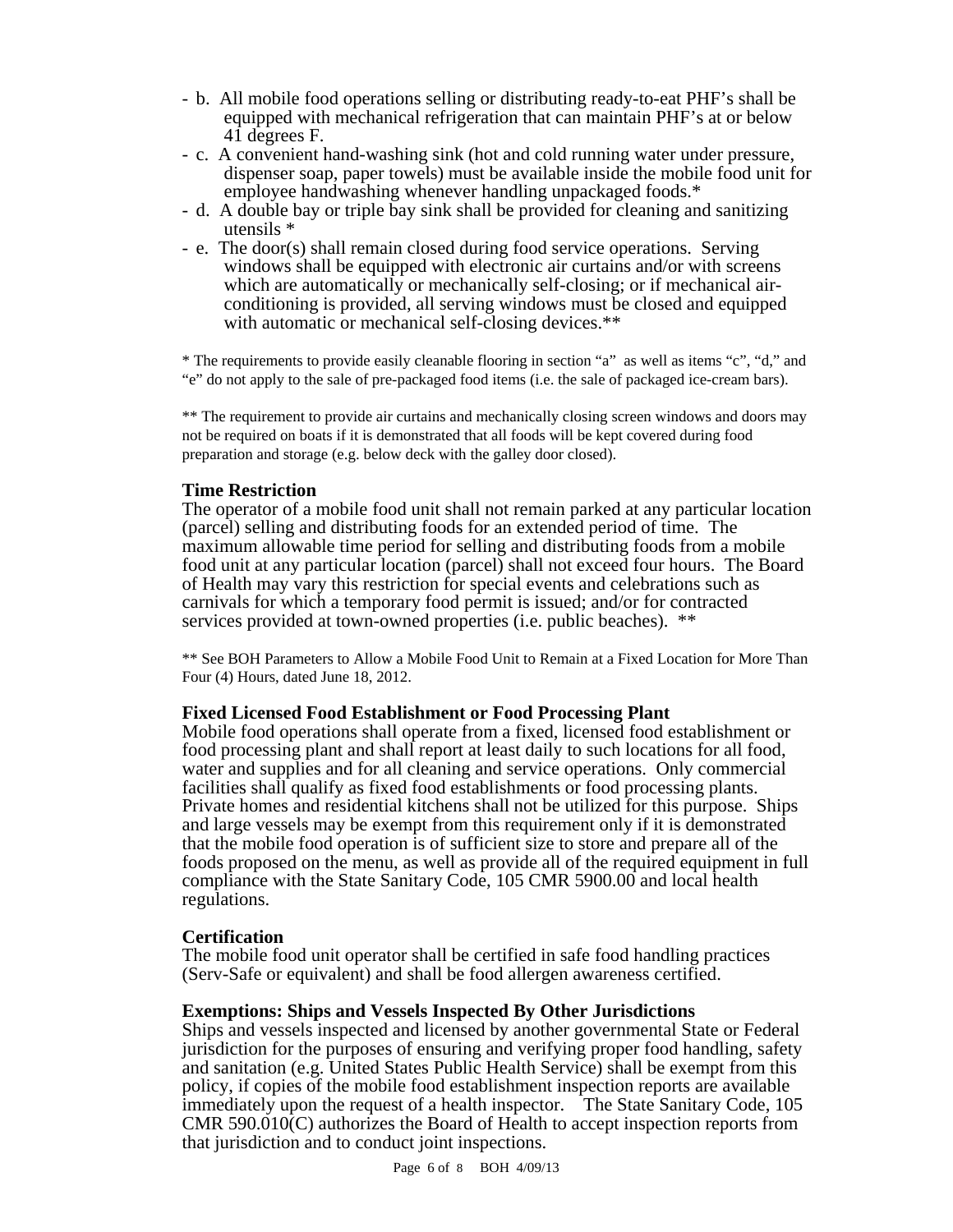Upon a motion duly made by Dr. Canniff, seconded by Mr. Sawayanagi, the Board voted to adopt the policy (Unanimously, voted in favor.)

C. Status Report – Craigville Motel, 8 Shootflying Hill Rd, Centerville.

Tara Patel and her maintenance manager were present.

Dr. Miller acknowledged the establishment has done at good job at resolving the issues to date. The Board has allowed 120 days to clear up the issues. It is less than 60 days into the process and much improvement has occurred.

Tara mentioned there is a tenant who will not allow anyone in at this time and they have been issued a Notice to Quit. The Board asked that they continue in the same manner.

Dr. Canniff asked about Room 34 where they have a child. Tara said they are paying their rent on time and are looking for an apartment. Tara said she spent four hours cleaning their room herself as they were not doing the cleaning. Mr. McKean said he will review the issue with Donna, the Health Inspector.

#### Additional Items/Comments:

Dr. Miller mentioned that when he was in New York City recently, all the restaurants are required to post their latest inspection grade and it is a very large size.

Voted to Adjourn at 4:36 pm.